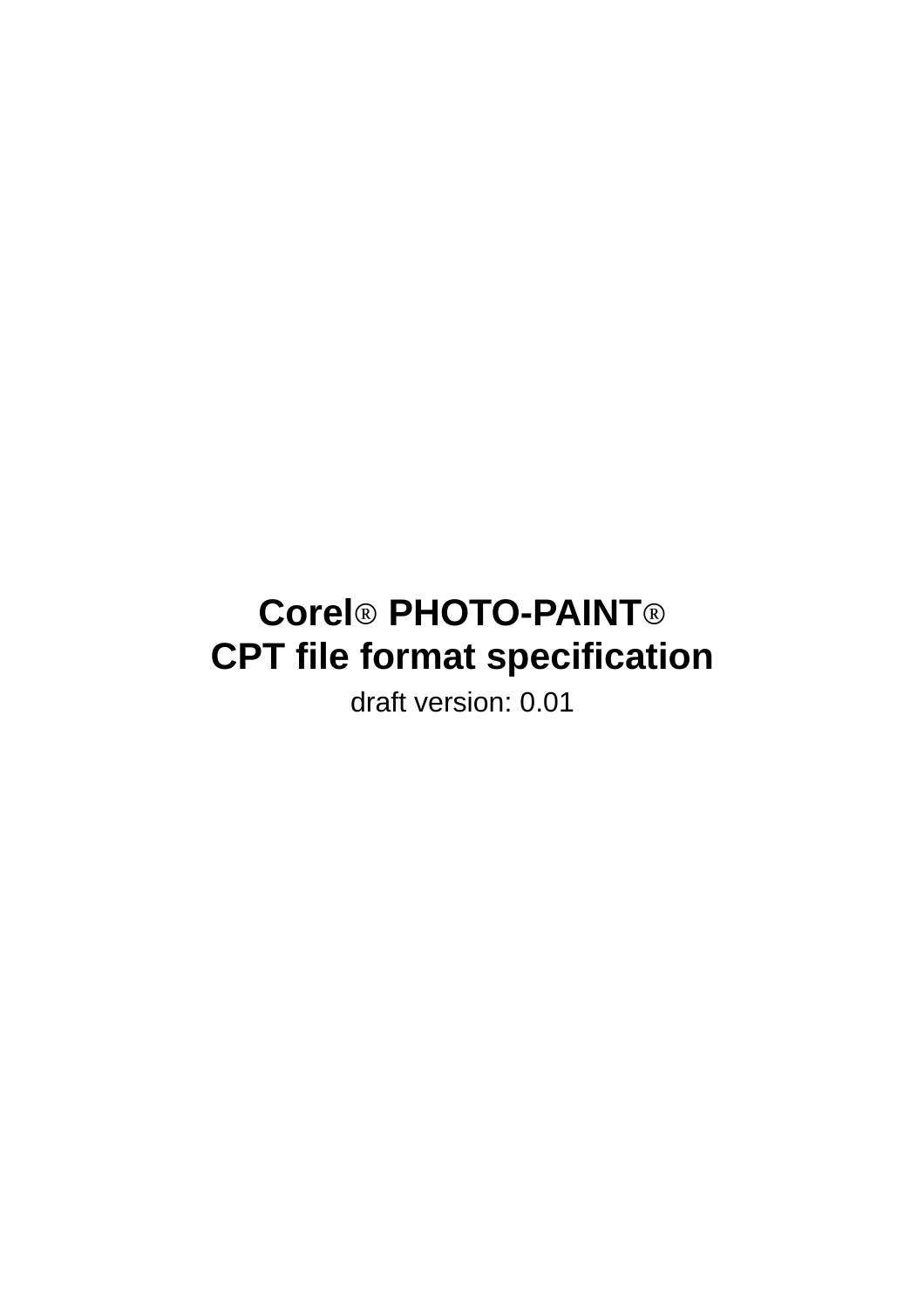## **1. Overview**

CPT file format serves as a native container for layered images made in Corel PHOTO-PAINT<sup>[1](#page-1-0)</sup> (from now on I will refer to Corel PHOTO-PAINT as PP, concatenated together with version when appropriate, i.e. PP6 meaning "Corel PHOTO-PAINT 6.0" etc). It is functionally comparable to Adobe's PhotoShop PSD format or GIMP's XCF. CPT files, as opposed to "flat" bitmap formats like PNG hold several types of data and information: layers (stacked up bitmaps covering each other, together with information about their position, alpha channel, transparency, etc.), better known in Corel's terminology as *objects* (I am going to use this one rather than Adobe's layers*);* lenses (dynamically cast bitmap effects on limited area of image); masks, ICC color profile, grid and rulers information, etc.

The list above is by no means complete; for more detailed description see [paragraph 3.](#page-2-0)

## **1.1. File format versions**

CPT format has a few versions. Corel PHOTO-PAINT default output format version, as well as ability to read given format version, depends on PP version itself. Detailed information follows:

- 1. **CPT version 6.0** is produced by PP6 and is completely different from later versions. It is a TIFF based file format. Object information is saved; several applications able to view images in this format are available [TODO: place list together with URLs here]. It can be considered obsolete. No more analysis on this format has been done.
- 2. **CPT version 7.0** is produced by PP7 and PP8. In case of PP8 this is the default output format unless [TODO: check which] functionality is used.
- 3. **CPT version 7.01** is produced probably by PP7 or PP8. Code executed by PP's filter checks against such file version, however I have been unable to produce such file myself (or find one) [TODO: needs more investigation].
- 4. **CPT version 8.0** is produced by PP8 when [TODO: check which] functionality is used. It seems to a slightly modified variant of PP7. It seems to be produced by PP8 only [TODO: check how PP9+ behaves when saving to CPT7 format: does it produce CPT8 or CPT7? On which circumstances?]
- 5. **CPT version 9.0** is produced by PP9 and all later versions.

[TODO: check how the situations looks with PPX4]

Following table covers versions read (left column) and written (right colum) by different versions of PHOTO-PAINT (black dot = true, white dot = false, hyphen = not tested  $/$  don't know):

| PP▼CPT▶        | 6.0       |         | 7.0       |         |         | $7.01^2$                 |           | 8.0       | 9.0       |         |
|----------------|-----------|---------|-----------|---------|---------|--------------------------|-----------|-----------|-----------|---------|
| 6              |           | n       | $\circ$   | $\circ$ | $\circ$ | $\circ$                  | $\circ$   | $\circ$   | $\circ$   | $\circ$ |
| $\overline{7}$ | $\bullet$ |         | ●         |         |         |                          |           | $\circ$   | $\circ$   | $\circ$ |
| 8              | $\bullet$ |         | $\bullet$ |         |         |                          | $\bullet$ | $\bullet$ | $\circ$   | $\circ$ |
| 9              |           |         |           |         |         | -                        | ●         | $\circ$   |           |         |
| 10             |           |         | n         |         |         |                          | ●         | $\circ$   |           |         |
| 11             |           |         |           |         |         |                          | ●         | $\circ$   | $\bullet$ |         |
| 12             | $\bullet$ | $\circ$ | $\bullet$ |         |         |                          | $\bullet$ | $\circ$   |           |         |
| X3             |           |         |           |         |         | $\overline{\phantom{0}}$ |           | $\circ$   |           |         |
| <b>X4</b>      |           |         |           |         |         |                          |           |           |           |         |

Table I: Summary of CPT versions read and written by different PP versions

<span id="page-1-0"></span><sup>1</sup> All brands and product names used throughout this document have only informative character and might be trademarks or registered trademarks of their respective owners, even if they are not marked as such.

<span id="page-1-1"></span><sup>2</sup> Values in left column are probably a good guess (see CPT version 7.01 remarks).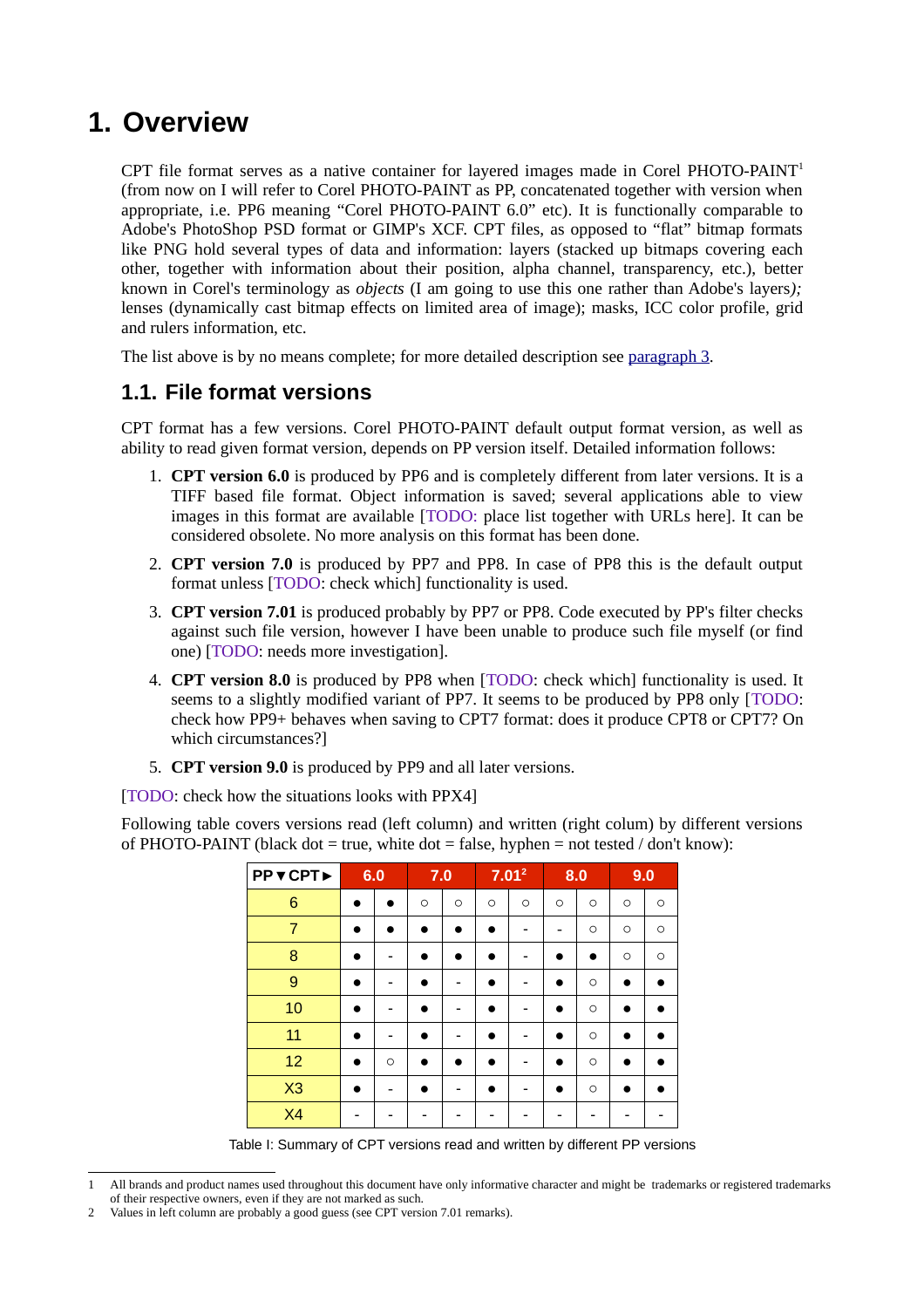## <span id="page-2-0"></span>**2. Specification**

All information provided here describes CPT 7.0 and newer formats.

[TODO: describe CPT mask files]

As mentioned earlier, PP file format evolved throughout time, thus each of the subformats differs and has to be described separatly. However, both subformats share several fields and properties in common; those are described below.

## **2.1. Tables, formulas**

Value column is always expressed in hexadecimal, unless stated other explicitly.

#### **2.1.1. Color models**

Table below describes available **color models**. Value is a byte value used by PP to identify model, Bits means BPP (bits per pixel) in given color model.

<span id="page-2-2"></span>

| Value | <b>Bits</b>  | <b>Color model</b> |
|-------|--------------|--------------------|
| 0x01  | 24           | RGB                |
| 0x03  | 32           | CMYK               |
| 0x05  | 8            | grayscale          |
| 0x06  | $\mathbf{1}$ | black and white    |
| 0x0A  | 8            | RGB (indexed)      |
| 0x0B  | 24           | L AB               |
| 0x0C  | 48           | RGB                |
| 0x0F  | 16           | grayscale          |

Tabela II: CPT color models

#### **2.1.2. Measure units**

Table below describes available **measure units** and their values (it is not a mistake; some of the PHOTO-PAINT's measure units values seems to be a bit odd / non-standard / inadequate, however, it is possible it's my erronous analysis / calculation / rounding errors. Especially cicero and didot units seem to have strange scaling values).

| <b>Value</b> | <b>Unit</b>        | <b>Scale factor</b> |
|--------------|--------------------|---------------------|
| 0x01         | inch               | 25.4                |
| 0x02         | mm                 | 1.0                 |
| 0x03         | pica; point        | 25.4/6.0            |
| 0x04         | point              | 25.4 / 72.0         |
| 0x05         | cm                 | 10.0                |
| 0x06         | pixel <sup>3</sup> | 25.4                |
| 0x0C         | cicero; didot      | 4.5118699999999997  |
| 0x0D         | didot              | 0.37591999999999998 |

Tabela III: CPT measure units

Finally, scale factor needs to be divided by a measure of  $10<sup>4</sup>$ . Pixel unit is a special case, which requires to be further multiplied by DPI value. [TODO: check if this is a rounding bug or bug in PP. Add some Wikipedia info for measure units lengths and conversion]. (Note: the letter C and D in hex means cicero and didot :-)).

<span id="page-2-1"></span><sup>3</sup> Read further for more information.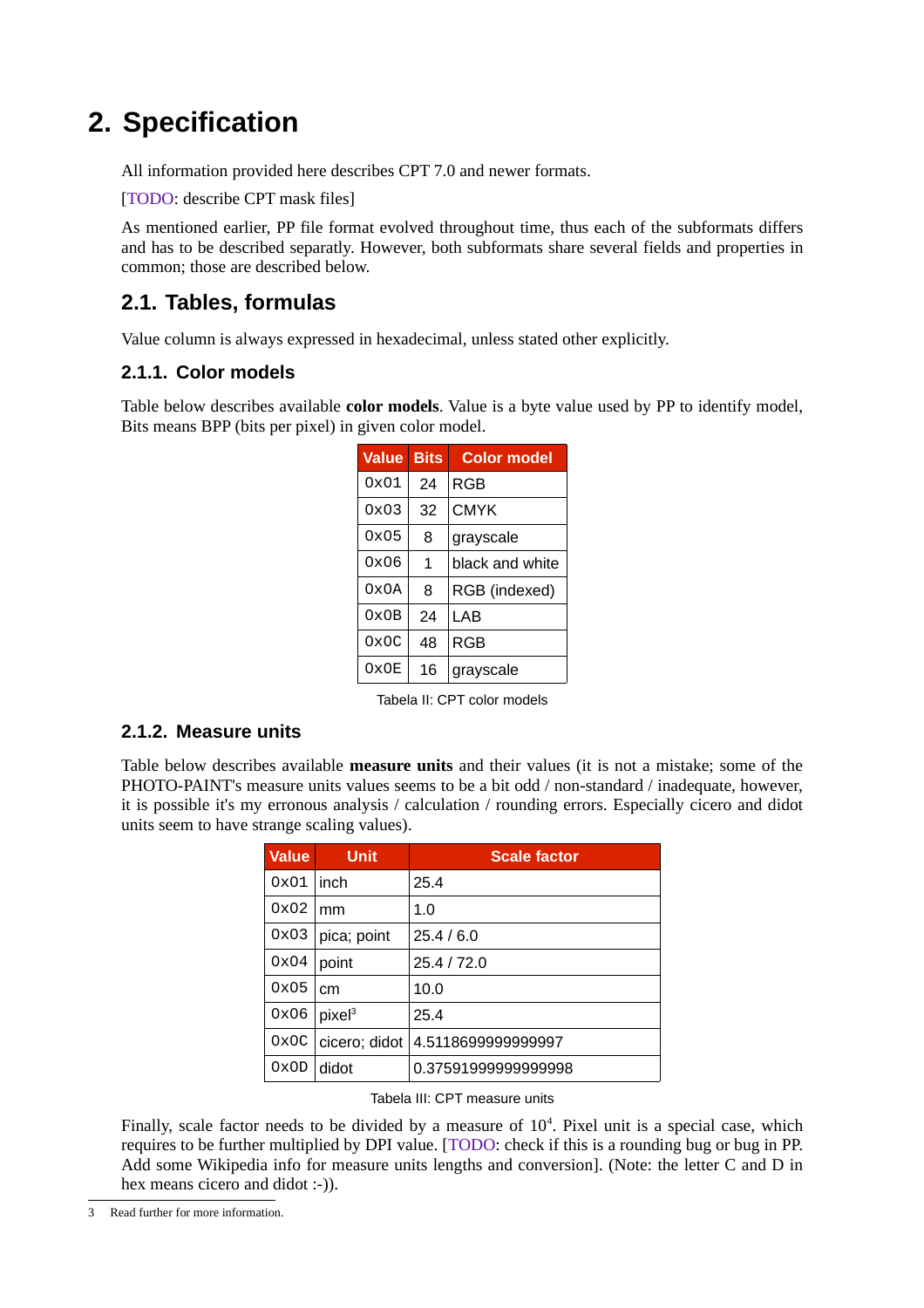#### **2.1.3. ICC profiles**

Corel PHOTO-PAINT allows embedding ICC profile information into file. Table below represents meaning of values for different profiles [TODO: description in this section needs to be clarified] and is valid for CPT 9.0 (PP9+):

| <b>Value</b><br>int32 t | <b>ICC</b> internal<br>profile type |
|-------------------------|-------------------------------------|
| ი                       | <b>SRGB</b>                         |
| 1                       | Fraser (1998)                       |
| $\mathfrak{p}$          | SMTPE-240M                          |
| 3                       | NTSC (1953)                         |
| 4                       | PAL                                 |
| 5                       | <b>SECAM</b>                        |
| 6                       | Barco - D50                         |
| 7                       | Barco - D65                         |
| - 1                     | (embedded profile)                  |

Tabela IV: CPT internal profile types

If value -1 is encountered, it means ICC profile is non-standard and provided as an embedded file. [TODO: check if PPX3 and PPX4 extend this list in any way. For which PP versions this table is valid?]:

#### **2.1.4. Character encodings**

CPT uses two types of encodings for text:

- 8-bit (narrow characters) encoding (further referenced as *ANSI*). Actually, this encoding is not strictly defined as such; Corel PHOTO-PAINT uses Windows' current system encoding when saving files, so this might result in text being CP1250 as well as CP1252 encoded, etc. PP's behavior is to allow user to select encoding when file is being opened, so any import plugin needs to mimic this behavior (however, one can suggest an encoding to user based on some autodetection algorithm).
- 16-bit (wide characters) encoding (further referenced as *UCS2*). This encoding is exactly UCS-2LE (Windows "wide" character).

CPT9 files have text embedded using both encodings; lower versions use only ANSI variant. Both encodings character widths are constant. [TODO: describe somewhere a bug in PP when writing long *UCS2* comments together with embedding ICC profile].

I will call *ANSI* or *UCS2 string* an array of 8- or 16-bit (respectively) characters terminated with a NULL char (0x00 or 0x0000).

#### <span id="page-3-0"></span>**2.1.5. DPI calculation**

DPI value written in CPT file header uses somewhat specific unit. In theory, to get the real DPI value, one should use formula:

real\_dpi = dpi · 25.4 / 
$$
10^6
$$

where 25.4 is a number of milimeters in 1 inch. However, above formula has given me incorrect results in almost all cases. Algorithm in C, which results in correct values is given below:

```
const double cpt_dpi_scale = 25.399986284007403 / 1000000
dpi = lround((double) (header->dpi_h) * cpt_dpi_scale);
```
This certainly needs clarification.

Minimum and maximum (real) values of DPI for CPT images are equal 10 and 10000, respectively.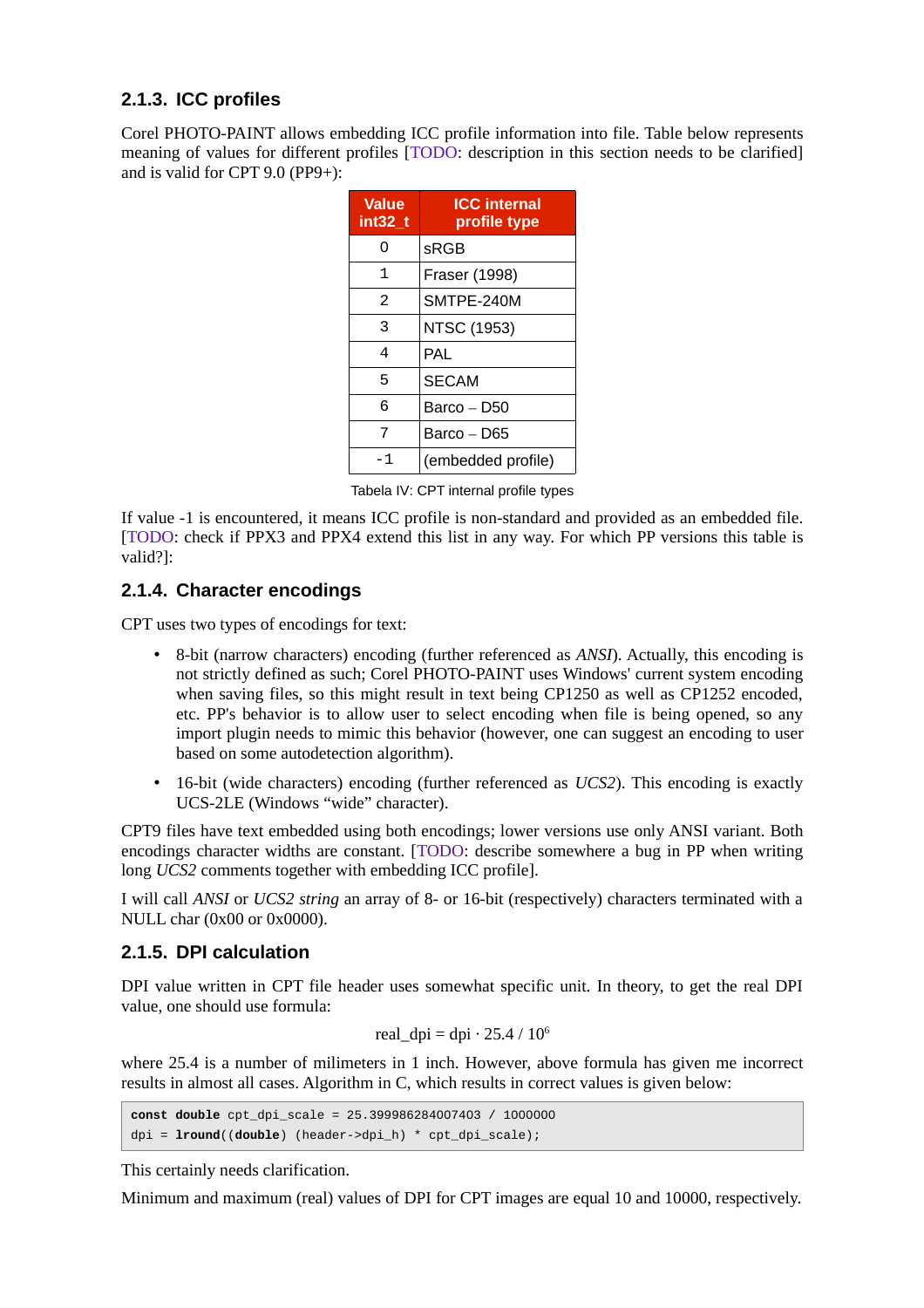## **2.2. File master blocks**

| <b>Offset</b><br>uint32 t | <b>Master Block</b><br>type | <b>Master Block</b><br>name |
|---------------------------|-----------------------------|-----------------------------|
| 0x0000                    | mandatory                   | File header                 |
| 0x0100                    | optional                    | <b>ICC</b> profile          |
| .                         | optional                    | UCS-2 comment               |
| blocks_array_offset       | mandatory                   | Image blocks offsets array  |
| .                         | mandatory                   | Image block 1               |
| .                         | optional                    | Image block 2               |
| .                         | optional                    | $\cdots$                    |
| .                         | optional                    | Image block n               |

CPT file is primarly organized in something I have called Master Blocks (MB):

Tabela V: CPT Master Blocks

Optional Master Blocks are placed between File header and Image blocks offsets array. ICC profile and UCS-2 comment are CPT9 specific and their presence is marked by File header **flags** field. Each optional field seems to be recognizable by it's magic. ICC profile is a variable-length MB.

Notice: for some reason CPT if both ICC profile and UCS-2 comment are present, always puts those two MBs in order given in table above.

#### **2.2.1. File header**

Corel PHOTO-PAINT's file header is fixed length (256 bytes), mandatory master block starting at file offset 0. The block is constructed like this: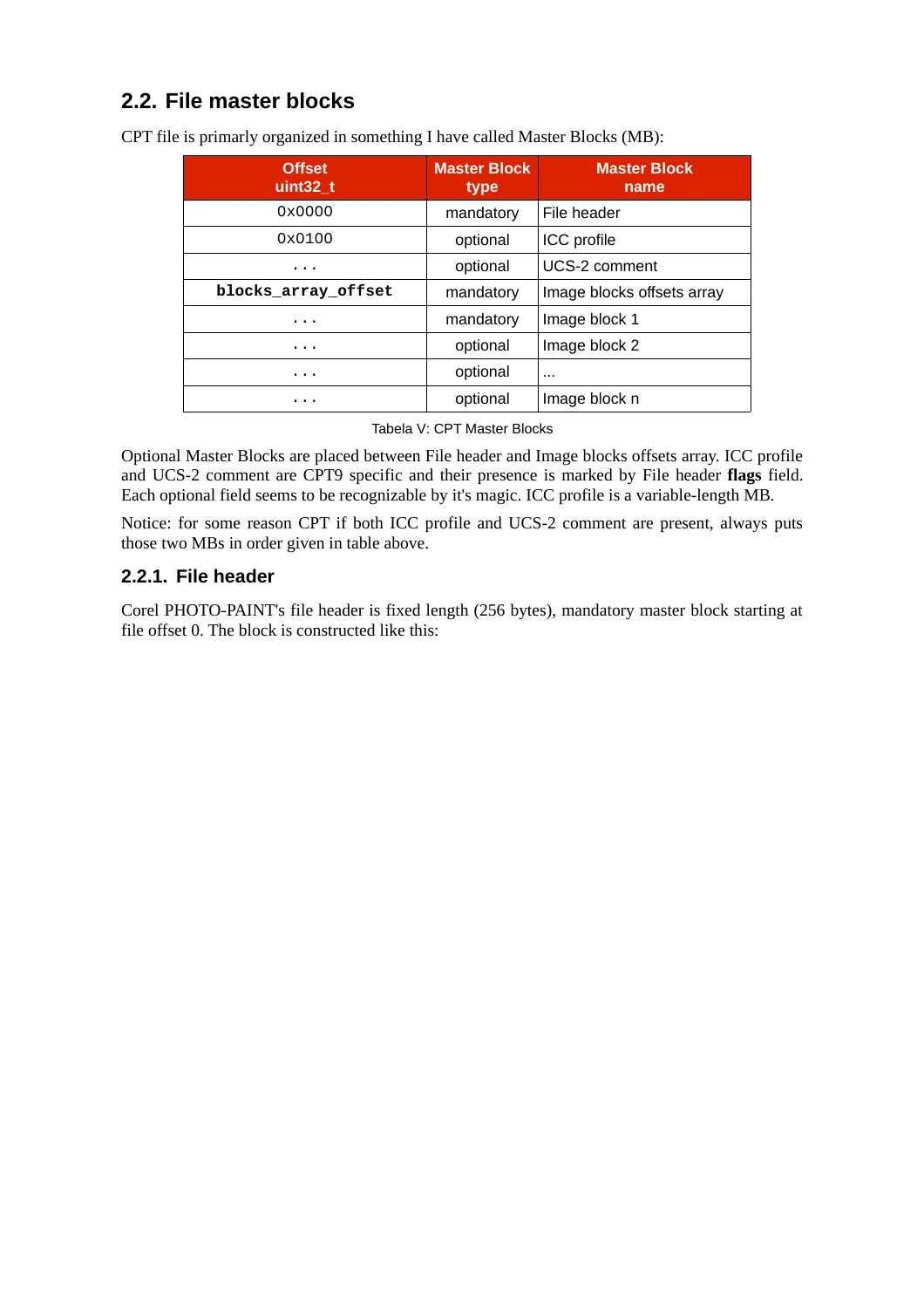| <b>Offset</b><br>uint <sub>8_t</sub> | <b>Type</b>            | Len            | <b>Field, description</b>                                                                                                                                                                                                                                                                                                                                                                                                                                                                                                                     |
|--------------------------------------|------------------------|----------------|-----------------------------------------------------------------------------------------------------------------------------------------------------------------------------------------------------------------------------------------------------------------------------------------------------------------------------------------------------------------------------------------------------------------------------------------------------------------------------------------------------------------------------------------------|
| 0x00                                 | uint8 t                | 8              | magic - constant length CPT file identifier. Allowed values:<br>"CPT7FILE" (means CPT 7.0 or 7.01)<br>"CPT8FILE" (CPT 8.0)<br>"CPT9FILE" (CPT 9.0)                                                                                                                                                                                                                                                                                                                                                                                            |
| 0x08                                 | uint32 t               | 1              | color_model - image color model used.                                                                                                                                                                                                                                                                                                                                                                                                                                                                                                         |
| 0x0C                                 | uint32 t               | 1              | palette_length - number of colors * 3 in case of 8-bit RGB paletted<br>image <sup>4</sup> ; 0 otherwise. Allowed values: 0 or $[1256]$ * 3.                                                                                                                                                                                                                                                                                                                                                                                                   |
| 0x10                                 | uint32 t               | $\overline{2}$ | reserved $-$ seems to be always 0.                                                                                                                                                                                                                                                                                                                                                                                                                                                                                                            |
| 0x18                                 | uint32 t               | 1              | dpi_h - image horizontal DPI in CPT DPI units. See DPI calculation for<br>details. Allowed values (after scaling): [1010000] or 0 (for CPT mask<br>files only).                                                                                                                                                                                                                                                                                                                                                                               |
| 0x1C                                 | $uint32_t$             | 1              | $\text{dpi}_v - \text{image}$ vertical DPI in CPT DPI units. Allowed values (after<br>scaling): [1010000] or 0 (for CPT mask files only).                                                                                                                                                                                                                                                                                                                                                                                                     |
| 0x20                                 | uint32 <sub>t</sub>    | $\overline{2}$ | reserved - seems to be always 0.                                                                                                                                                                                                                                                                                                                                                                                                                                                                                                              |
| 0x28                                 | uint32 t               | 1              | blocks_count - number of CPT Block blocks. Allowed values: > 0<br>(upper limit unknown, it is probably tied up with upper limit of objects <sup>5</sup> ).                                                                                                                                                                                                                                                                                                                                                                                    |
| 0x2C                                 | uint32 t               | 1              | unknown - seems to be always $0x10000^6$ .                                                                                                                                                                                                                                                                                                                                                                                                                                                                                                    |
| 0x30                                 | $uint16_t$             | $\mathbf{1}$   | reserved - seems to be always 0.                                                                                                                                                                                                                                                                                                                                                                                                                                                                                                              |
| 0x32<br>0x34                         | $uint16_t$<br>uint32 t | 1<br>1         | flags - CPT file flags. Lower [TODO: verify] 8 bits seem to be exact<br>CPT format version (?). Values <sup>7</sup> met:<br>0x01 (files with "CPT7FILE" magic)<br>• 0x8C ("CPT8FILE" magic)<br>• 0x94 ("CPT9FILE" magic)<br>Upper [TODO: verify] 8 bits seem to be file flags interpreted as follows<br>(boolean values, $1 = true$ ):<br>bit 0: ICC profile block present<br>$\bullet$<br>bit 1: UCS-2 file comment present<br>bits 2-7: unknown, seem to be always 0<br>blocks_array_offset - CPT file offset where CPT Block offsets array |
|                                      |                        |                | is placed. This value is always 0 for CPT7 and CPT8 files created by<br>PP7-PP8 (see Block table paragraph for calculation algorithm) and non-<br>zero for CPT9 files and CPT7 files created by PP9+.                                                                                                                                                                                                                                                                                                                                         |
| 0x38                                 | uint32 t               | 1              | reserved – seems to be always 0.                                                                                                                                                                                                                                                                                                                                                                                                                                                                                                              |
| 0x3C                                 | uint8 t                |                | 112   comment $-$ file comment as ANSI string.                                                                                                                                                                                                                                                                                                                                                                                                                                                                                                |

Tabela VI: CPT File Header

#### **2.2.2. ICC profile**

ICC profile is variable length, optional block. The block is constructed like this:

## **2.3. CPT7, CPT8**

It seems that the main difference between CPT7 / CPT8 format and CPT9 format is not the absence of optional MBs, but how Image blocks are constructed.

[TODO: ...]

...

<span id="page-5-0"></span><sup>4</sup> Notice: on paletted images, CPT\_Palette is always constant 768-bytes block anyway, so this field is not a "length" actually.

<span id="page-5-1"></span><sup>5</sup> Would need a machine with plenty of RAM and good CPU to test it...

<span id="page-5-2"></span><sup>6</sup> If manually set bigger, PP refuses to open such file displaying "Out of memory" error. Smaller values seem not to have any special effect.

<span id="page-5-3"></span><sup>7</sup> Moreover, in original PP's filter plugin, PHOTO-PAINT makes bitwise AND of this value and 0xF0 and tests if result is equal 0x90. Then, if magic is equal "CPT7FILE" this file is considered as CPT 7.01.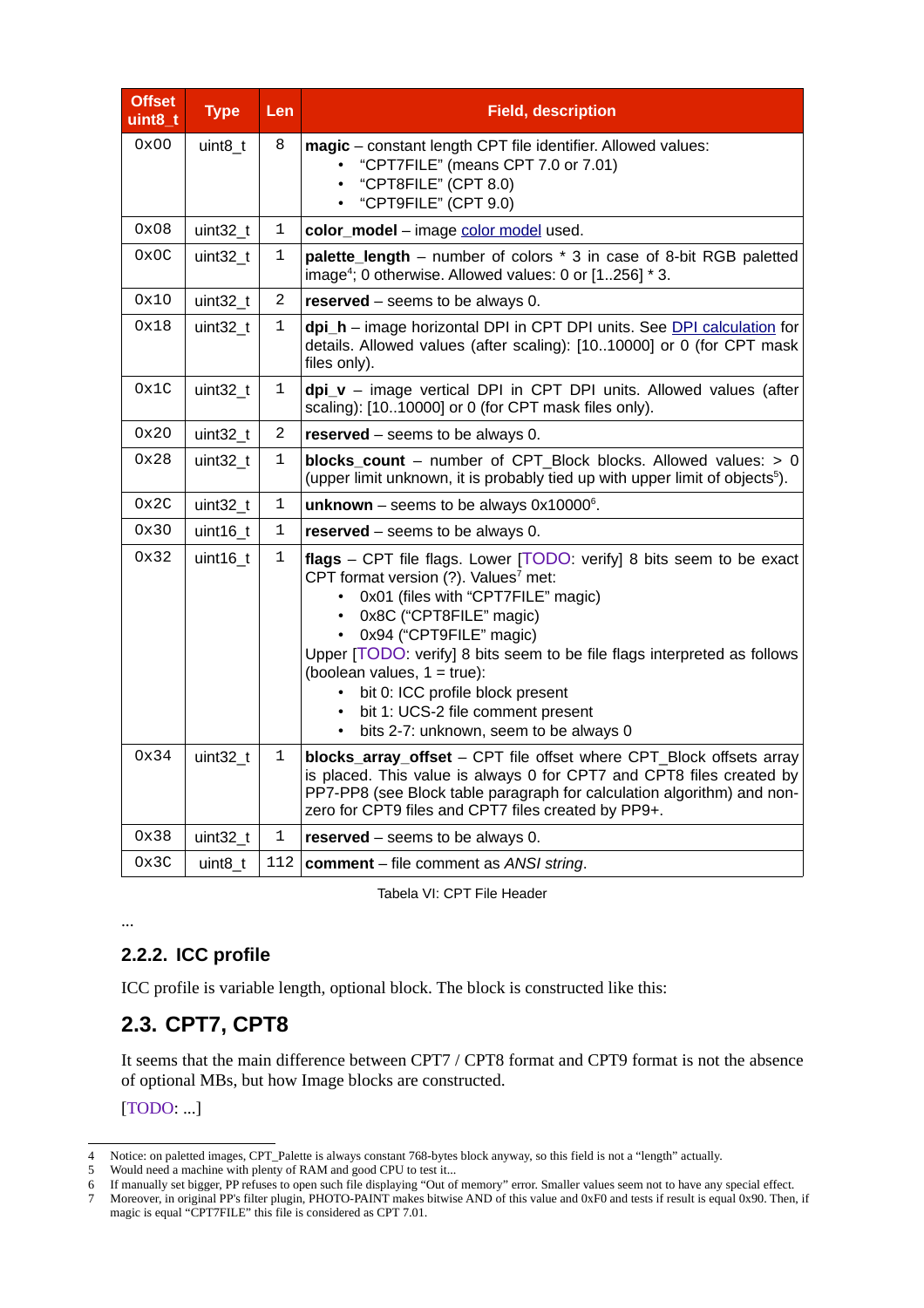#### **2.3.1. CPT7 Image Block**

[TODO: ...]

## **2.4. CPT9**

[TODO: ...]

### **2.4.1. CPT9 Image Block**

Each Image Block (IB) in CPT9 is constructed as follows:

| <b>Offset</b><br>uint32 t | <b>Image Block</b><br>element |
|---------------------------|-------------------------------|
| 0x0000                    | <b>IB</b> header              |
| 0x003C                    | IB chunk 1                    |
|                           |                               |
|                           | IB chunk n                    |
|                           | IB data                       |

Offset is relative to IB beginning. [TODO: ...]

Some of the IBs are *Objects*, however, not each IB is an *Object*.

IB header:

| <b>Offset</b><br>$uint8_t$ | <b>Type</b> | Len          | <b>Field, description</b>                                                                                                                                                                                                                                   |
|----------------------------|-------------|--------------|-------------------------------------------------------------------------------------------------------------------------------------------------------------------------------------------------------------------------------------------------------------|
| 0x00                       | uint $32$ t | 1            | width $-$ block (object?) width in pixels                                                                                                                                                                                                                   |
| 0x04                       | uint $32$ t | 1            | $height - block (object?)$ width in pixels                                                                                                                                                                                                                  |
| 0x08                       | uint32 t    | 1            | <b>tile_width</b> – tile <sup>8</sup> (???) width in pixels                                                                                                                                                                                                 |
| 0x0C                       | uint32 t    | 1            | <b>tile_height</b> $-$ tile (???) width in pixels                                                                                                                                                                                                           |
| 0x10                       | uint32 t    | 1            | $\mathbf{bpp}$ – number of bits per pixel. It probably holds information of bpp per<br>Object (it is possible to have different bpp per Object - eg. pasted<br>Objects can have different bpp, which is probably converted<br>(upcasted?) by PP on the fly) |
| 0x14                       | uint32 t    | 1            | $unknown0 - seems to be always 0, needs further research$                                                                                                                                                                                                   |
| 0x18                       | uint $32$ t | $\mathbf{1}$ | <b>unknown1</b> – 1, 4, 8, maybe some other, various values, needs further<br>research                                                                                                                                                                      |
| 0x1C                       | uint $32$ t | 1            | unknown2 $-$ 0, 1 or 2. It looks like 1 indicates IB is an Object.                                                                                                                                                                                          |
| 0x20                       | uint $32$ t | 1            | <b>chunk_area_size</b> – probably, in bytes, needs further research                                                                                                                                                                                         |
| 0x24                       | uint $32$ t | 1            | <b>palette_size</b> – not sure, can be always 0 for $bpp = 8$ -bit                                                                                                                                                                                          |
| 0x28                       | uint32 t    | 5            | $unknown2$ – probably reserved, seems to be always 0.                                                                                                                                                                                                       |

Chunk recognition legend:

| chunk  | Just guessing a name                          |
|--------|-----------------------------------------------|
| chunk  | Slight idea what it is, some stuff recognized |
| chunk: | Almost know what it is, most stuff recognized |
| chunk  | Complete                                      |

<span id="page-6-0"></span><sup>8</sup> I have no idea what are this dimensions for. "Tile" term is just a placeholder. Usually "tile" is 144x151 pixels, but sometimes 256x256 pixels or (probably if less than 144x151) the same as **width** and **height** fields.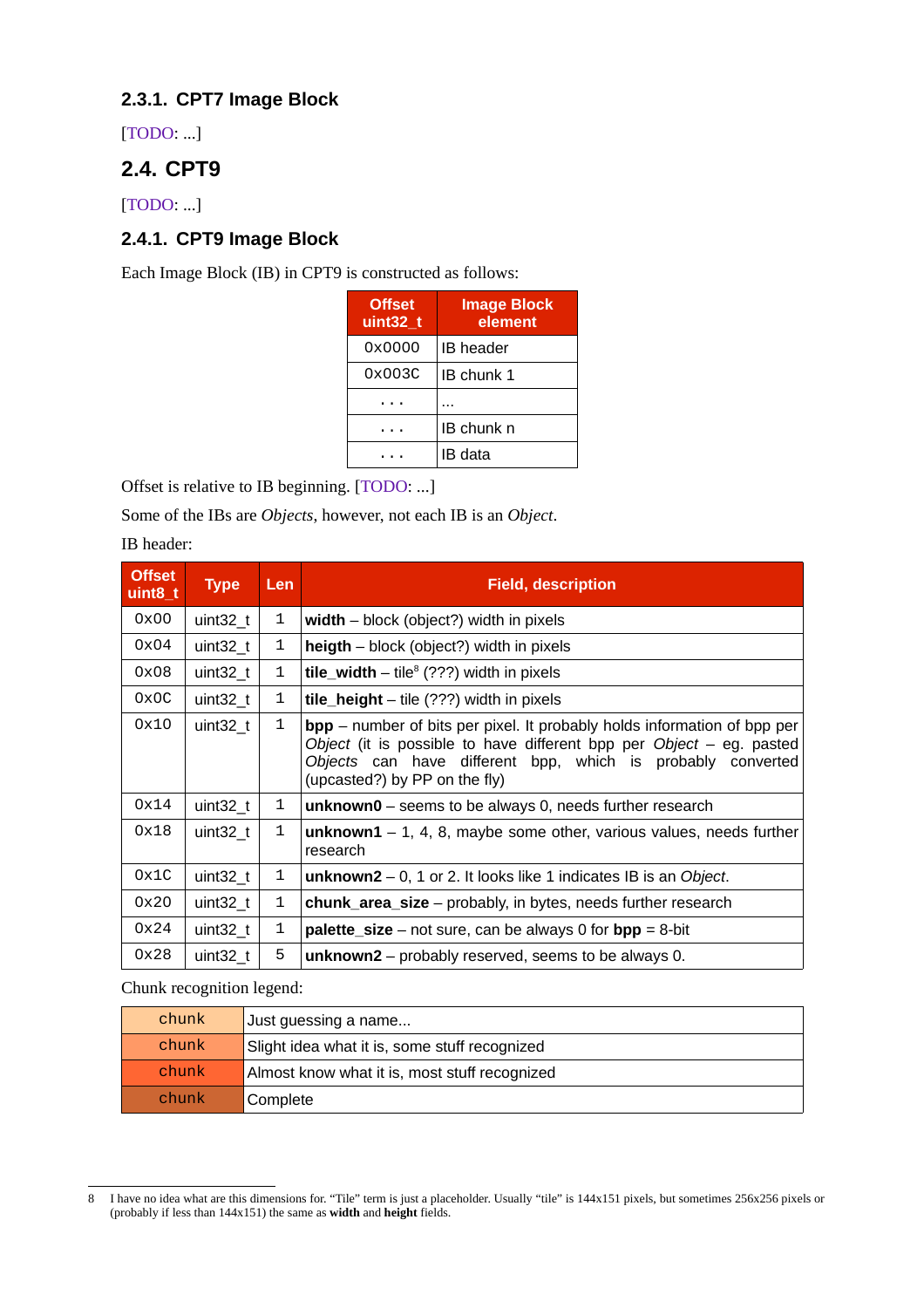| <b>Chunk</b><br>name | <b>Chunk description</b>                                                                         |
|----------------------|--------------------------------------------------------------------------------------------------|
| aext                 |                                                                                                  |
| anaw                 | name $(?)$ (UCS2 string)                                                                         |
| anam                 | name $(?)$ (ANSI string)                                                                         |
| aovr                 |                                                                                                  |
| bnam                 | Background name (ANSI string)                                                                    |
| bnwm                 | Background name (UCS2 string)                                                                    |
| clpa                 | Clipping area (?)                                                                                |
| docs                 |                                                                                                  |
| duot                 | Duotone stuff (?)                                                                                |
| grid                 | Grid information (?)                                                                             |
| guid                 |                                                                                                  |
| lres                 |                                                                                                  |
| <b>lthm</b>          | Zajebiście tajemnicze pole :- P                                                                  |
| nmpa                 |                                                                                                  |
| nozz                 |                                                                                                  |
| nupa                 |                                                                                                  |
| obln                 |                                                                                                  |
| oduo                 | Object duotone stuff (?)                                                                         |
| oinf                 | Object information (name as ANSI string, name as UCS2 string, some other<br>unknown information) |
| olex                 |                                                                                                  |
| olns                 | Lens information (?)                                                                             |
| osdw                 |                                                                                                  |
| ot10                 | OpenType stuff (?)                                                                               |
| ot12                 | OpenType stuff (?)                                                                               |
| othm                 |                                                                                                  |
| otpp                 |                                                                                                  |
| otx9                 |                                                                                                  |
| otxt                 |                                                                                                  |
| roid                 |                                                                                                  |
| path                 | Path information (name as ANSI string, some other unknown information)                           |
| psdp                 |                                                                                                  |
| pthw                 | Path information (name as UCS2 string, some other unknown information)                           |
| pthx                 |                                                                                                  |
| tgpa                 |                                                                                                  |
| titl                 | Title (of what? ;-)                                                                              |
| urla                 | URL information (?) (ANSI string)                                                                |
| urlc                 | URL information (?) (ANSI string)                                                                |
| urls                 | URL information (?) (ANSI string)                                                                |
| urlt                 | URL information (?) (ANSI string)                                                                |
| urwa                 | URL information (?) (UCS2 string)                                                                |